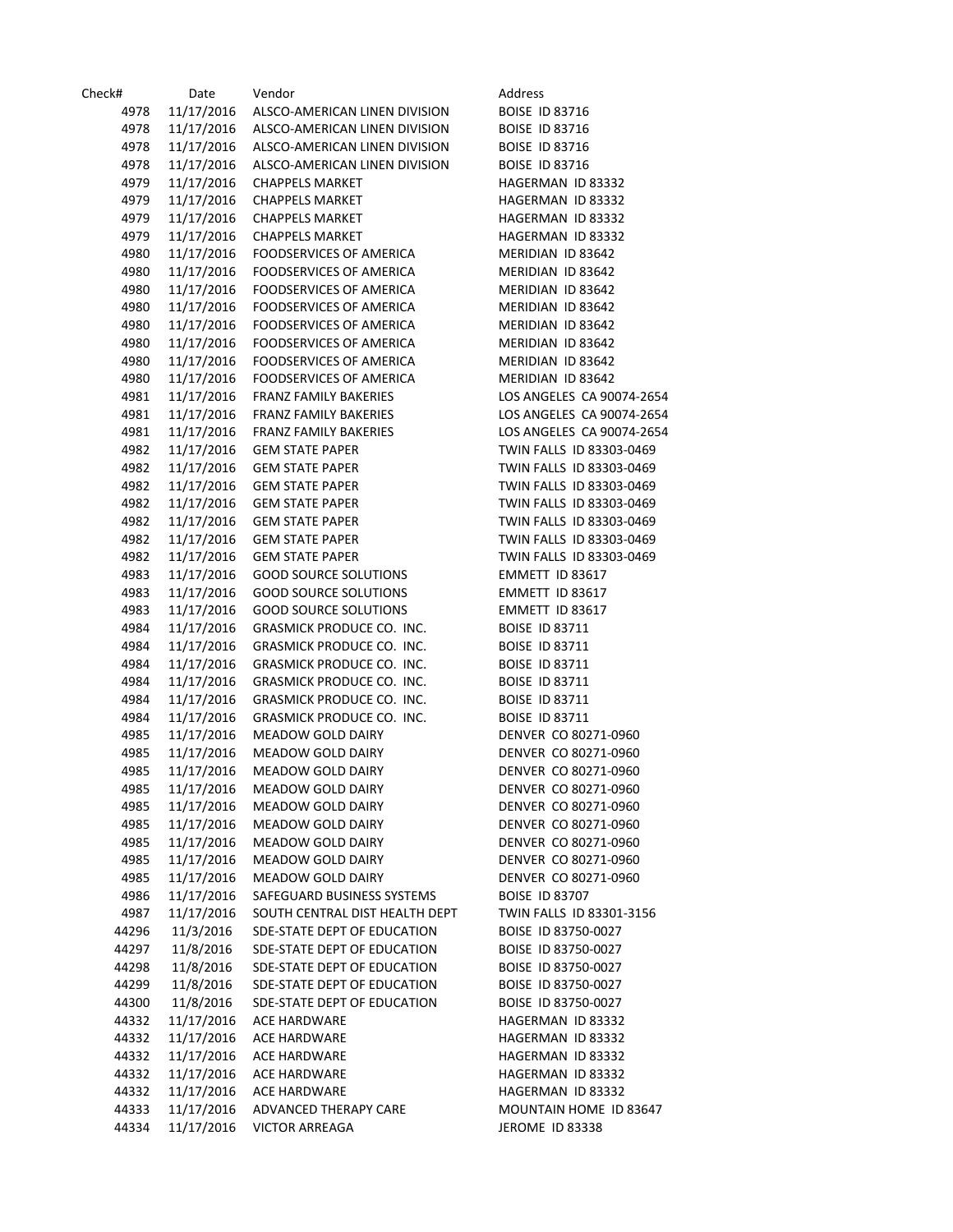| 44335 | 11/17/2016 | <b>TINA BOLDUC</b>                  | <b>HAGERMAN ID 83332</b>  |
|-------|------------|-------------------------------------|---------------------------|
| 44336 | 11/17/2016 | SAMANTHA BROOKS                     | <b>HAGERMAN 83 83332</b>  |
| 44337 | 11/17/2016 | <b>CABLE ONE INTERNET</b>           | TWIN FALLS ID 83301       |
| 44338 | 11/17/2016 | <b>CASH</b>                         |                           |
| 44338 | 11/17/2016 | CASH                                |                           |
| 44338 | 11/17/2016 | <b>CASH</b>                         |                           |
| 44339 | 11/17/2016 | <b>CENTURY LINK</b>                 | PHOENIX AZ 85038-9040     |
| 44340 | 11/17/2016 | <b>CENTURY LINK</b>                 | PHOENIX AZ 85038-9040     |
| 44340 | 11/17/2016 | <b>CENTURY LINK</b>                 | PHOENIX AZ 85038-9040     |
|       |            |                                     |                           |
| 44341 | 11/17/2016 | <b>CHAPPELS MARKET</b>              | HAGERMAN ID 83332         |
| 44342 | 11/17/2016 | <b>CITY OF HAGERMAN</b>             | HAGERMAN ID 83332         |
| 44342 | 11/17/2016 | <b>CITY OF HAGERMAN</b>             | HAGERMAN ID 83332         |
| 44342 | 11/17/2016 | <b>CITY OF HAGERMAN</b>             | HAGERMAN ID 83332         |
| 44342 | 11/17/2016 | <b>CITY OF HAGERMAN</b>             | HAGERMAN ID 83332         |
| 44343 | 11/17/2016 | <b>ERIN CLARK</b>                   | HAGERMAN ID 83332         |
| 44344 | 11/17/2016 | CONNIE VAN KLEECK OTR/L             | <b>GOOINDG ID 83330</b>   |
| 44345 | 11/17/2016 | <b>CREATIVE MATHEMATICS</b>         | ARCATA CA 95521           |
| 44346 | 11/17/2016 | <b>DONNA CLARK</b>                  | HAGERMAN ID 83332         |
| 44347 | 11/17/2016 | <b>GREAT AMERICA FINANCIAL SVCS</b> | DALLAS TX 75266-0831      |
| 44347 | 11/17/2016 | <b>GREAT AMERICA FINANCIAL SVCS</b> | DALLAS TX 75266-0831      |
| 44348 | 11/17/2016 | <b>JAY HAUSER</b>                   | HAGERMAN ID 83332         |
| 44349 | 11/17/2016 | RAY HOFFMANN                        | HAGERMAN ID 83332         |
| 44350 | 11/17/2016 | <b>JENNY HOOP</b>                   | WENDELL ID 83355          |
| 44351 | 11/17/2016 | <b>HAGERMAN HIGH SCHOOL</b>         | HAGERMAN ID 83332         |
| 44352 | 11/17/2016 | ID ASSOC SCHOOL ADMIN INC IASA      | <b>BOISE ID 83705</b>     |
| 44353 | 11/17/2016 | ID HIGH SCH ACTIVITIES IHSAA        | <b>BOISE ID 83704</b>     |
| 44353 | 11/17/2016 | ID HIGH SCH ACTIVITIES IHSAA        | BOISE ID 83704            |
| 44353 | 11/17/2016 | ID HIGH SCH ACTIVITIES IHSAA        | BOISE ID 83704            |
| 44353 | 11/17/2016 | ID HIGH SCH ACTIVITIES IHSAA        | BOISE ID 83704            |
| 44353 | 11/17/2016 | ID HIGH SCH ACTIVITIES IHSAA        | BOISE ID 83704            |
| 44353 | 11/17/2016 | ID HIGH SCH ACTIVITIES IHSAA        | BOISE ID 83704            |
| 44353 | 11/17/2016 | ID HIGH SCH ACTIVITIES IHSAA        | BOISE ID 83704            |
|       |            |                                     |                           |
| 44353 | 11/17/2016 | ID HIGH SCH ACTIVITIES IHSAA        | BOISE ID 83704            |
| 44353 | 11/17/2016 | ID HIGH SCH ACTIVITIES IHSAA        | <b>BOISE ID 83704</b>     |
| 44353 | 11/17/2016 | ID HIGH SCH ACTIVITIES IHSAA        | BOISE ID 83704            |
| 44353 | 11/17/2016 | ID HIGH SCH ACTIVITIES IHSAA        | BOISE ID 83704            |
| 44353 | 11/17/2016 | ID HIGH SCH ACTIVITIES IHSAA        | <b>BOISE ID 83704</b>     |
| 44353 | 11/17/2016 | ID HIGH SCH ACTIVITIES IHSAA        | BOISE ID 83704            |
| 44353 | 11/17/2016 | ID HIGH SCH ACTIVITIES IHSAA        | <b>BOISE ID 83704</b>     |
| 44353 | 11/17/2016 | ID HIGH SCH ACTIVITIES IHSAA        | BOISE ID 83704            |
| 44353 | 11/17/2016 | ID HIGH SCH ACTIVITIES IHSAA        | BOISE ID 83704            |
| 44353 | 11/17/2016 | ID HIGH SCH ACTIVITIES IHSAA        | BOISE ID 83704            |
| 44354 | 11/17/2016 | <b>IDAHO POWER COMPANY</b>          | BOISE ID 83721-0030       |
| 44354 | 11/17/2016 | <b>IDAHO POWER COMPANY</b>          | BOISE ID 83721-0030       |
| 44354 | 11/17/2016 | <b>IDAHO POWER COMPANY</b>          | BOISE ID 83721-0030       |
| 44354 | 11/17/2016 | <b>IDAHO POWER COMPANY</b>          | BOISE ID 83721-0030       |
| 44354 | 11/17/2016 | <b>IDAHO POWER COMPANY</b>          | BOISE ID 83721-0030       |
| 44354 | 11/17/2016 | <b>IDAHO POWER COMPANY</b>          | BOISE ID 83721-0030       |
| 44355 | 11/17/2016 | INNOVATIVE LEARNING CONCEPT         | COLORADO SPRINGS CO 80919 |
| 44356 | 11/17/2016 | IT - INTEGRATED TECHNOLOGIES        | TWIN FALLS ID 83303-1843  |
| 44356 | 11/17/2016 | IT - INTEGRATED TECHNOLOGIES        | TWIN FALLS ID 83303-1843  |
| 44356 | 11/17/2016 | IT - INTEGRATED TECHNOLOGIES        | TWIN FALLS ID 83303-1843  |
| 44356 | 11/17/2016 | IT - INTEGRATED TECHNOLOGIES        | TWIN FALLS ID 83303-1843  |
| 44356 | 11/17/2016 | IT - INTEGRATED TECHNOLOGIES        | TWIN FALLS ID 83303-1843  |
| 44356 | 11/17/2016 | IT - INTEGRATED TECHNOLOGIES        | TWIN FALLS ID 83303-1843  |
| 44357 | 11/17/2016 | <b>CRAIG JACKSON</b>                | HAGERMAN ID 83332         |
| 44358 | 11/17/2016 | <b>JOSTENS INC</b>                  | CHICAGO IL 60673-1213     |
| 44359 | 11/17/2016 | <b>MARK KRESS</b>                   | HAGERMAN ID 83332         |
|       |            |                                     |                           |
| 44359 | 11/17/2016 | <b>MARK KRESS</b>                   | HAGERMAN ID 83332         |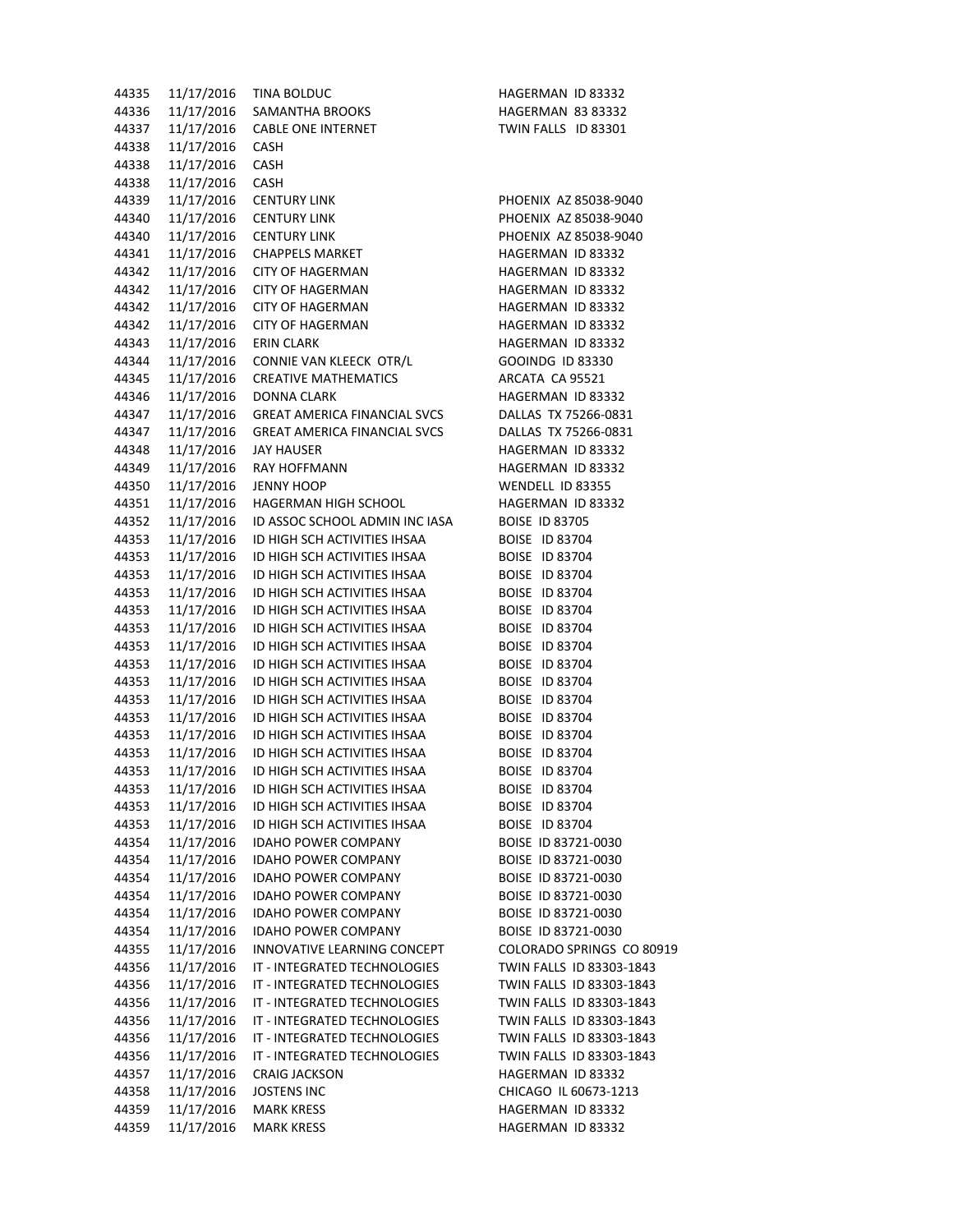| 44359 | 11/17/2016 | <b>MARK KRESS</b>                                      | HAGERMAN ID 83332        |
|-------|------------|--------------------------------------------------------|--------------------------|
| 44359 | 11/17/2016 | <b>MARK KRESS</b>                                      | HAGERMAN ID 83332        |
| 44360 | 11/17/2016 | LOWE'S HOME IMPROVEMENT                                | TWIN FALLS ID 83301      |
| 44360 | 11/17/2016 | LOWE'S HOME IMPROVEMENT                                | TWIN FALLS ID 83301      |
| 44361 | 11/17/2016 | <b>MARA HOWARD</b>                                     | <b>JEROME ID 83338</b>   |
| 44362 | 11/17/2016 | <b>STORMI McCARTHY</b>                                 | HAGERMAN ID 83332        |
| 44363 | 11/17/2016 | MOUNTAIN ALARM INC                                     | OGDEN UT 84412-2487      |
| 44364 | 11/17/2016 | OFFICE VALUE                                           | MERIDIAN ID 83642        |
|       |            |                                                        |                          |
| 44364 | 11/17/2016 | OFFICE VALUE                                           | MERIDIAN ID 83642        |
| 44365 | 11/17/2016 | <b>GORDON OLSEN</b>                                    | HAGERMAN ID 83332        |
| 44366 | 11/17/2016 | <b>VICTORIA OWSLEY</b>                                 | HAGERMAN ID 83332        |
| 44367 | 11/17/2016 | <b>LESLIE PRIEBE</b>                                   | WENDELL ID 83355         |
| 44368 | 11/17/2016 | PRO ACTIVE ADVANTAGE LLC                               | HAGERMAN ID 83332        |
| 44368 | 11/17/2016 | PRO ACTIVE ADVANTAGE LLC                               | HAGERMAN ID 83332        |
| 44368 | 11/17/2016 | PRO ACTIVE ADVANTAGE LLC                               | HAGERMAN ID 83332        |
| 44368 | 11/17/2016 | PRO ACTIVE ADVANTAGE LLC                               | HAGERMAN ID 83332        |
| 44368 | 11/17/2016 | PRO ACTIVE ADVANTAGE LLC                               | HAGERMAN ID 83332        |
| 44368 | 11/17/2016 | PRO ACTIVE ADVANTAGE LLC                               | HAGERMAN ID 83332        |
| 44369 | 11/17/2016 | PBS-PROGRESSIVE BEHAVIOR SYSTE                         | RUPERT ID 83350          |
| 44369 | 11/17/2016 | PBS-PROGRESSIVE BEHAVIOR SYSTE                         | RUPERT ID 83350          |
| 44369 | 11/17/2016 | PBS-PROGRESSIVE BEHAVIOR SYSTE                         | RUPERT ID 83350          |
| 44369 | 11/17/2016 | PBS-PROGRESSIVE BEHAVIOR SYSTE                         | RUPERT ID 83350          |
| 44370 | 11/17/2016 | RIVERSIDE HOTEL                                        | <b>BOISE ID 83714</b>    |
| 44371 | 11/17/2016 | ROSETTA STONE LTD.                                     | PALATINE IL 60055-7714   |
| 44372 | 11/17/2016 | SAFEGUARD BUSINESS SYSTEMS                             | <b>BOISE ID 83707</b>    |
| 44373 | 11/17/2016 | SALES TAX COMMISSION                                   | BOISE ID 83707-0076      |
|       |            | SALES TAX COMMISSION                                   | BOISE ID 83707-0076      |
| 44373 | 11/17/2016 |                                                        |                          |
| 44373 | 11/17/2016 | SALES TAX COMMISSION                                   | BOISE ID 83707-0076      |
| 44373 | 11/17/2016 | SALES TAX COMMISSION                                   | BOISE ID 83707-0076      |
| 44373 | 11/17/2016 | SALES TAX COMMISSION                                   | BOISE ID 83707-0076      |
| 44374 | 11/17/2016 | SYRINGA NETWORKS LLC                                   | <b>BOISE ID 83713</b>    |
| 44375 | 11/17/2016 | <b>TIMES NEWS</b>                                      | CINCINNATI OH 45274-2548 |
| 44376 | 11/17/2016 | TREASURE VALLEY COFFEE INC                             | <b>BOISE ID 83713</b>    |
| 44376 | 11/17/2016 | TREASURE VALLEY COFFEE INC                             | <b>BOISE ID 83713</b>    |
| 44377 | 11/17/2016 | US BANKCORP CARD SVCS INC                              | FARGO ND 58125-6343      |
| 44377 | 11/17/2016 | US BANKCORP CARD SVCS INC                              | FARGO ND 58125-6343      |
| 44377 | 11/17/2016 | US BANKCORP CARD SVCS INC                              | FARGO ND 58125-6343      |
| 44377 | 11/17/2016 | US BANKCORP CARD SVCS INC                              | FARGO ND 58125-6343      |
| 44377 | 11/17/2016 | US BANKCORP CARD SVCS INC                              | FARGO ND 58125-6343      |
| 44377 | 11/17/2016 | US BANKCORP CARD SVCS INC                              | FARGO ND 58125-6343      |
| 44377 | 11/17/2016 | US BANKCORP CARD SVCS INC                              | FARGO ND 58125-6343      |
| 44377 | 11/17/2016 | US BANKCORP CARD SVCS INC                              | FARGO ND 58125-6343      |
| 44377 | 11/17/2016 | US BANKCORP CARD SVCS INC                              | FARGO ND 58125-6343      |
| 44377 | 11/17/2016 | US BANKCORP CARD SVCS INC                              | FARGO ND 58125-6343      |
| 44377 | 11/17/2016 | US BANKCORP CARD SVCS INC                              | FARGO ND 58125-6343      |
|       |            |                                                        | FARGO ND 58125-6343      |
| 44377 | 11/17/2016 | US BANKCORP CARD SVCS INC<br>US BANKCORP CARD SVCS INC |                          |
| 44377 | 11/17/2016 |                                                        | FARGO ND 58125-6343      |
| 44377 | 11/17/2016 | <b>US BANKCORP CARD SVCS INC</b>                       | FARGO ND 58125-6343      |
| 44377 | 11/17/2016 | US BANKCORP CARD SVCS INC                              | FARGO ND 58125-6343      |
| 44377 | 11/17/2016 | <b>US BANKCORP CARD SVCS INC</b>                       | FARGO ND 58125-6343      |
| 44377 | 11/17/2016 | US BANKCORP CARD SVCS INC                              | FARGO ND 58125-6343      |
| 44378 | 11/17/2016 | VALLEY WIDE COOP INC                                   | JEROME ID 83338-6138     |
| 44379 | 11/17/2016 | <b>VERIZON WIRELESS</b>                                | DALLAS TX 75266-0108     |
| 44379 | 11/17/2016 | <b>VERIZON WIRELESS</b>                                | DALLAS TX 75266-0108     |
| 44379 | 11/17/2016 | <b>VERIZON WIRELESS</b>                                | DALLAS TX 75266-0108     |
| 44379 | 11/17/2016 | <b>VERIZON WIRELESS</b>                                | DALLAS TX 75266-0108     |
| 44379 | 11/17/2016 | <b>VERIZON WIRELESS</b>                                | DALLAS TX 75266-0108     |
| 44379 | 11/17/2016 | <b>VERIZON WIRELESS</b>                                | DALLAS TX 75266-0108     |
| 44379 | 11/17/2016 | <b>VERIZON WIRELESS</b>                                | DALLAS TX 75266-0108     |
|       |            |                                                        |                          |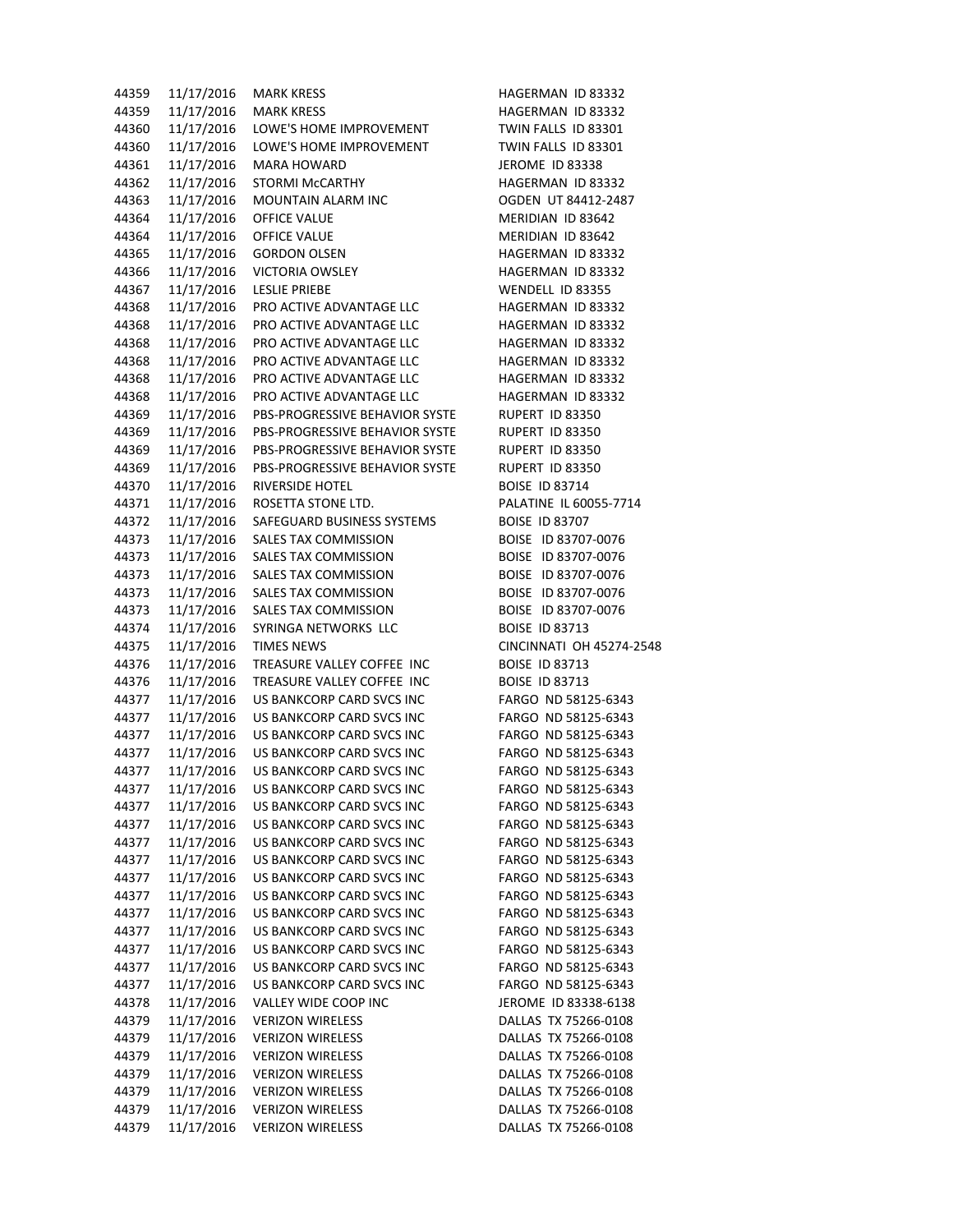| 44379 | 11/17/2016 | <b>VERIZON WIRELESS</b>    | DALLAS TX 75266-0108   |
|-------|------------|----------------------------|------------------------|
| 44379 | 11/17/2016 | <b>VERIZON WIRELESS</b>    | DALLAS TX 75266-0108   |
| 44379 | 11/17/2016 | <b>VERIZON WIRELESS</b>    | DALLAS TX 75266-0108   |
| 44379 | 11/17/2016 | <b>VERIZON WIRELESS</b>    | DALLAS TX 75266-0108   |
| 44379 | 11/17/2016 | <b>VERIZON WIRELESS</b>    | DALLAS TX 75266-0108   |
| 44379 | 11/17/2016 | <b>VERIZON WIRELESS</b>    | DALLAS TX 75266-0108   |
| 44380 | 11/17/2016 | WWS-WESTERN WASTE SERVICES | <b>JEROME ID 83338</b> |
| 44381 | 11/17/2016 | ZIGGY EXPRESS HAGERMAN     | <b>BLISS ID 83314</b>  |
| 44382 | 11/18/2016 | AMERICAN FIDELITY CO - HSA |                        |
|       | 11/18/2016 | AMERICAN FIDELITY CO - HSA |                        |
| 44382 |            |                            |                        |
| 44382 | 11/18/2016 | AMERICAN FIDELITY CO - HSA |                        |
| 44382 | 11/18/2016 | AMERICAN FIDELITY CO - HSA |                        |
| 44382 | 11/18/2016 | AMERICAN FIDELITY CO - HSA |                        |
| 44382 | 11/18/2016 | AMERICAN FIDELITY CO - HSA |                        |
| 44383 | 11/18/2016 | BLUE CROSS OF IDAHO        | BOISE ID 83707-0948    |
| 44383 | 11/18/2016 | <b>BLUE CROSS OF IDAHO</b> | BOISE ID 83707-0948    |
| 44383 | 11/18/2016 | BLUE CROSS OF IDAHO        | BOISE ID 83707-0948    |
| 44383 | 11/18/2016 | <b>BLUE CROSS OF IDAHO</b> | BOISE ID 83707-0948    |
| 44383 | 11/18/2016 | <b>BLUE CROSS OF IDAHO</b> | BOISE ID 83707-0948    |
| 44383 | 11/18/2016 | <b>BLUE CROSS OF IDAHO</b> | BOISE ID 83707-0948    |
| 44383 | 11/18/2016 | <b>BLUE CROSS OF IDAHO</b> | BOISE ID 83707-0948    |
| 44383 | 11/18/2016 | BLUE CROSS OF IDAHO        | BOISE ID 83707-0948    |
| 44383 | 11/18/2016 | <b>BLUE CROSS OF IDAHO</b> | BOISE ID 83707-0948    |
| 44383 | 11/18/2016 | <b>BLUE CROSS OF IDAHO</b> | BOISE ID 83707-0948    |
| 44383 | 11/18/2016 | <b>BLUE CROSS OF IDAHO</b> | BOISE ID 83707-0948    |
| 44383 | 11/18/2016 | BLUE CROSS OF IDAHO        | BOISE ID 83707-0948    |
| 44383 | 11/18/2016 | <b>BLUE CROSS OF IDAHO</b> | BOISE ID 83707-0948    |
| 44383 | 11/18/2016 | BLUE CROSS OF IDAHO        | BOISE ID 83707-0948    |
| 44383 | 11/18/2016 | <b>BLUE CROSS OF IDAHO</b> | BOISE ID 83707-0948    |
| 44383 | 11/18/2016 | <b>BLUE CROSS OF IDAHO</b> | BOISE ID 83707-0948    |
| 44383 | 11/18/2016 | <b>BLUE CROSS OF IDAHO</b> | BOISE ID 83707-0948    |
| 44383 | 11/18/2016 | BLUE CROSS OF IDAHO        | BOISE ID 83707-0948    |
| 44383 | 11/18/2016 | BLUE CROSS OF IDAHO        | BOISE ID 83707-0948    |
| 44383 | 11/18/2016 | <b>BLUE CROSS OF IDAHO</b> | BOISE ID 83707-0948    |
| 44383 | 11/18/2016 | <b>BLUE CROSS OF IDAHO</b> | BOISE ID 83707-0948    |
| 44384 | 11/18/2016 | HJSD - IRS                 |                        |
| 44384 | 11/18/2016 | HJSD - IRS                 |                        |
| 44384 | 11/18/2016 | HJSD - IRS                 |                        |
| 44384 | 11/18/2016 | HJSD - IRS                 |                        |
| 44384 | 11/18/2016 | HJSD - IRS                 |                        |
| 44384 | 11/18/2016 | HJSD - IRS                 |                        |
| 44384 | 11/18/2016 | HJSD - IRS                 |                        |
| 44384 | 11/18/2016 | HJSD - IRS                 |                        |
| 44384 | 11/18/2016 | HJSD - IRS                 |                        |
|       |            |                            |                        |
| 44384 | 11/18/2016 | HJSD - IRS                 |                        |
| 44384 | 11/18/2016 | HJSD - IRS                 |                        |
| 44384 | 11/18/2016 | HJSD - IRS                 |                        |
| 44384 | 11/18/2016 | HJSD - IRS                 |                        |
| 44384 | 11/18/2016 | HJSD - IRS                 |                        |
| 44384 | 11/18/2016 | HJSD - IRS                 |                        |
| 44384 | 11/18/2016 | HJSD - IRS                 |                        |
| 44384 | 11/18/2016 | HJSD - IRS                 |                        |
| 44384 | 11/18/2016 | HJSD - IRS                 |                        |
| 44384 | 11/18/2016 | HJSD - IRS                 |                        |
| 44384 | 11/18/2016 | HJSD - IRS                 |                        |
| 44384 | 11/18/2016 | HJSD - IRS                 |                        |
| 44384 | 11/18/2016 | HJSD - IRS                 |                        |
| 44384 | 11/18/2016 | HJSD - IRS                 |                        |
| 44384 | 11/18/2016 | HJSD - IRS                 |                        |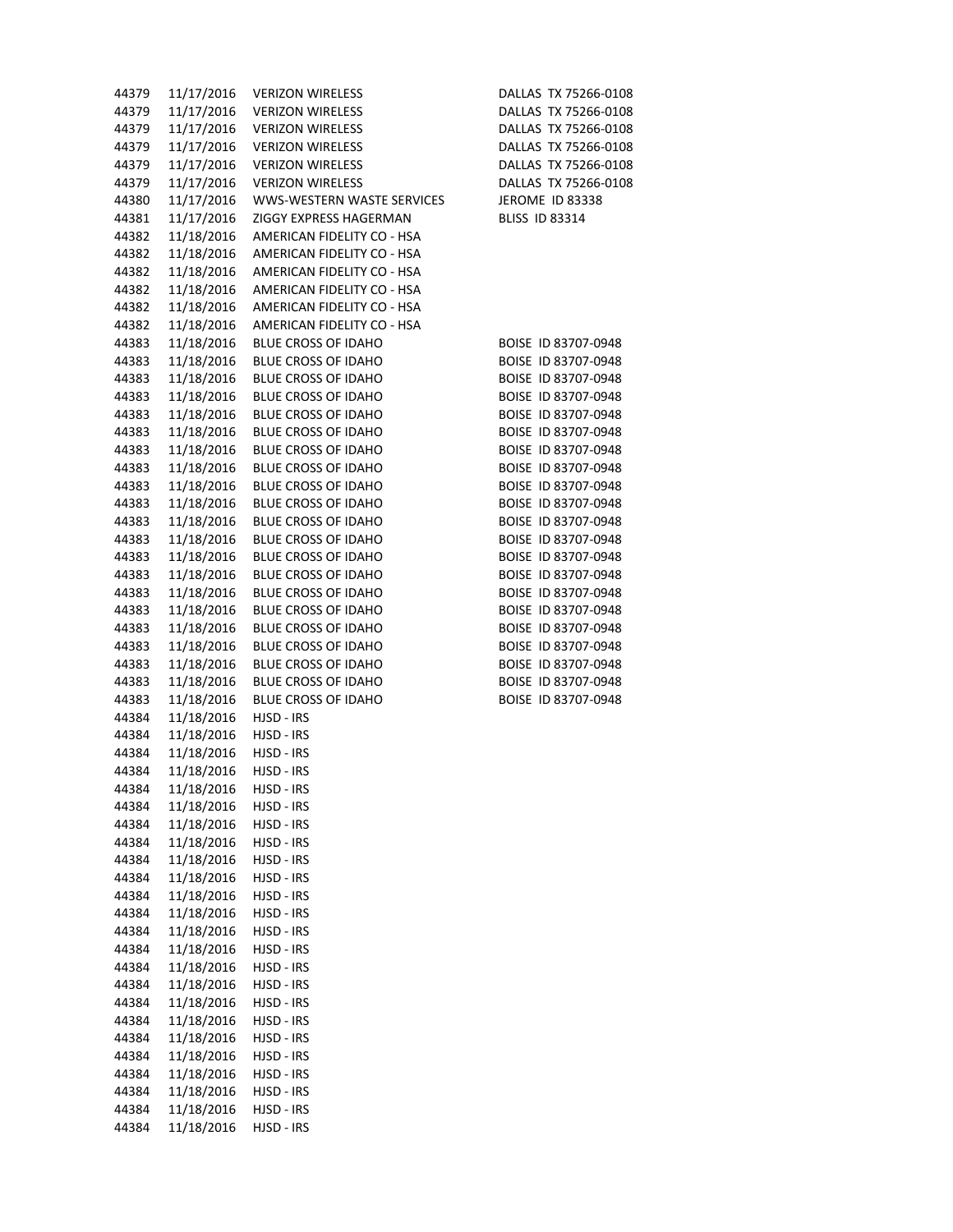| 44384 | 11/18/2016 | HJSD - IRS                   |                        |
|-------|------------|------------------------------|------------------------|
| 44384 | 11/18/2016 | HJSD - IRS                   |                        |
| 44385 | 11/18/2016 | HJSD - PERSI                 |                        |
| 44385 | 11/18/2016 | HJSD - PERSI                 |                        |
| 44385 | 11/18/2016 | HJSD - PERSI                 |                        |
| 44385 | 11/18/2016 | HJSD - PERSI                 |                        |
| 44385 | 11/18/2016 | HJSD - PERSI                 |                        |
| 44385 | 11/18/2016 | HJSD - PERSI                 |                        |
| 44385 | 11/18/2016 | HJSD - PERSI                 |                        |
| 44385 | 11/18/2016 | HJSD - PERSI                 |                        |
| 44385 | 11/18/2016 | HJSD - PERSI                 |                        |
| 44385 | 11/18/2016 | HJSD - PERSI                 |                        |
| 44385 | 11/18/2016 | HJSD - PERSI                 |                        |
| 44385 | 11/18/2016 | HJSD - PERSI                 |                        |
| 44385 | 11/18/2016 | HJSD - PERSI                 |                        |
| 44385 | 11/18/2016 | HJSD - PERSI                 |                        |
| 44385 | 11/18/2016 | HJSD - PERSI                 |                        |
| 44385 | 11/18/2016 | HJSD - PERSI                 |                        |
| 44385 | 11/18/2016 | HJSD - PERSI                 |                        |
| 44385 | 11/18/2016 | HJSD - PERSI                 |                        |
| 44385 | 11/18/2016 | HJSD - PERSI                 |                        |
| 44385 | 11/18/2016 | HJSD - PERSI                 |                        |
| 44385 | 11/18/2016 | HJSD - PERSI                 |                        |
| 44385 | 11/18/2016 | HJSD - PERSI                 |                        |
| 44385 | 11/18/2016 | HJSD - PERSI                 |                        |
| 44385 | 11/18/2016 | HJSD - PERSI                 |                        |
| 44385 | 11/18/2016 | HJSD - PERSI                 |                        |
| 44385 | 11/18/2016 | HJSD - PERSI                 |                        |
| 44385 | 11/18/2016 | HJSD - PERSI                 |                        |
| 44385 | 11/18/2016 | HJSD - PERSI                 |                        |
| 44385 | 11/18/2016 | HJSD - PERSI                 |                        |
| 44385 | 11/18/2016 | HJSD - PERSI                 |                        |
| 44385 | 11/18/2016 | HJSD - PERSI                 |                        |
| 44385 | 11/18/2016 |                              |                        |
| 44385 | 11/18/2016 | HJSD - PERSI<br>HJSD - PERSI |                        |
| 44385 | 11/18/2016 | HJSD - PERSI                 |                        |
|       | 11/18/2016 |                              |                        |
| 44385 |            | HJSD - PERSI                 |                        |
| 44385 | 11/18/2016 | HJSD - PERSI                 |                        |
| 44385 | 11/18/2016 | HJSD - PERSI                 |                        |
| 44385 | 11/18/2016 | HJSD - PERSI                 |                        |
| 44385 | 11/18/2016 | HJSD - PERSI                 |                        |
| 44385 | 11/18/2016 | HJSD - PERSI                 |                        |
| 44385 | 11/18/2016 | HJSD - PERSI                 |                        |
| 44385 | 11/18/2016 | HJSD - PERSI                 |                        |
| 44385 | 11/18/2016 | HJSD - PERSI                 |                        |
| 44385 | 11/18/2016 | HJSD - PERSI                 |                        |
| 44385 | 11/18/2016 | HJSD - PERSI                 |                        |
| 44385 | 11/18/2016 | HJSD - PERSI                 |                        |
| 44385 | 11/18/2016 | HJSD - PERSI                 |                        |
| 44385 | 11/18/2016 | HJSD - PERSI                 |                        |
| 44385 | 11/18/2016 | HJSD - PERSI                 |                        |
| 44385 | 11/18/2016 | HJSD - PERSI                 |                        |
| 44386 | 11/18/2016 | STANDARD INSURANCE CO.       | PORTLAND OR 97228-6367 |
| 44386 | 11/18/2016 | STANDARD INSURANCE CO.       | PORTLAND OR 97228-6367 |
| 44386 | 11/18/2016 | STANDARD INSURANCE CO.       | PORTLAND OR 97228-6367 |
| 44386 | 11/18/2016 | STANDARD INSURANCE CO.       | PORTLAND OR 97228-6367 |
| 44386 | 11/18/2016 | STANDARD INSURANCE CO.       | PORTLAND OR 97228-6367 |
| 44386 | 11/18/2016 | STANDARD INSURANCE CO.       | PORTLAND OR 97228-6367 |
| 44386 | 11/18/2016 | STANDARD INSURANCE CO.       | PORTLAND OR 97228-6367 |

| JCE CO.        | PORTLAND OR 97228-6367 |
|----------------|------------------------|
| <b>NCE CO.</b> | PORTLAND OR 97228-6367 |
| JCE CO.        | PORTLAND OR 97228-6367 |
| <b>NCE CO.</b> | PORTLAND OR 97228-6367 |
| <b>NCE CO.</b> | PORTLAND OR 97228-6367 |
| <b>NCE CO.</b> | PORTLAND OR 97228-6367 |
| <b>NCE CO.</b> | PORTLAND OR 97228-6367 |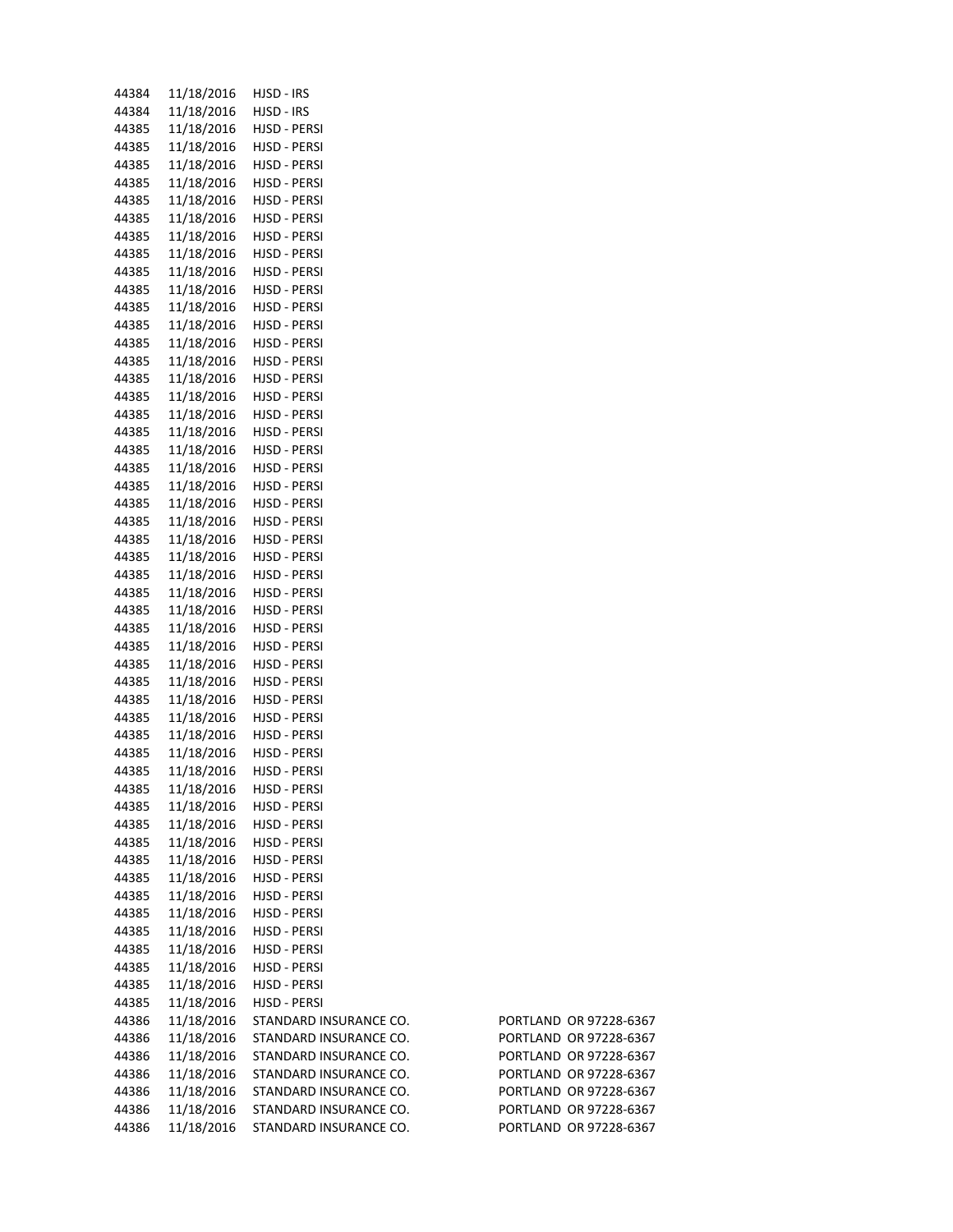| 44386                  | 11/18/2016               | STANDARD INSURANCE CO. | PORTLAND OR 97228-6367 |
|------------------------|--------------------------|------------------------|------------------------|
| 44386                  | 11/18/2016               | STANDARD INSURANCE CO. | PORTLAND OR 97228-6367 |
| 44386                  | 11/18/2016               | STANDARD INSURANCE CO. | PORTLAND OR 97228-6367 |
| 44386                  | 11/18/2016               | STANDARD INSURANCE CO. | PORTLAND OR 97228-6367 |
| 44386                  | 11/18/2016               | STANDARD INSURANCE CO. | PORTLAND OR 97228-6367 |
| 44386                  | 11/18/2016               | STANDARD INSURANCE CO. | PORTLAND OR 97228-6367 |
| 44386                  | 11/18/2016               | STANDARD INSURANCE CO. | PORTLAND OR 97228-6367 |
| 44386                  | 11/18/2016               | STANDARD INSURANCE CO. | PORTLAND OR 97228-6367 |
| 44386                  | 11/18/2016               | STANDARD INSURANCE CO. | PORTLAND OR 97228-6367 |
| 44386                  | 11/18/2016               | STANDARD INSURANCE CO. | PORTLAND OR 97228-6367 |
| 44386                  | 11/18/2016               | STANDARD INSURANCE CO. | PORTLAND OR 97228-6367 |
| 44386                  | 11/18/2016               | STANDARD INSURANCE CO. | PORTLAND OR 97228-6367 |
| 44386                  | 11/18/2016               | STANDARD INSURANCE CO. | PORTLAND OR 97228-6367 |
| 44386                  | 11/18/2016               | STANDARD INSURANCE CO. | PORTLAND OR 97228-6367 |
| 44386                  | 11/18/2016               | STANDARD INSURANCE CO. | PORTLAND OR 97228-6367 |
|                        |                          |                        |                        |
| Check#                 | Date                     | Name                   | GrossPay               |
| 44302                  | 11/18/2016               | A,B                    | 1,541.00               |
| drct-dpst              | 11/18/2016               | A,L                    | 2,513.27               |
| drct-dpst              | 11/18/2016               | A,V                    | 4,048.58               |
| drct-dpst              | 11/18/2016               | B,C                    | 2,050.12               |
| 44303                  | 11/18/2016               | B,C                    | 428.24                 |
| 44305                  | 11/18/2016               | B,C                    | 357.50                 |
| 44306                  | 11/18/2016               | B,M                    | 944.00                 |
| drct-dpst              | 11/18/2016               | B,P                    | 1,119.53               |
| drct-dpst              | 11/18/2016               | B,S                    | 2,854.16               |
|                        |                          |                        |                        |
| 44304                  | 11/18/2016               | B,S                    | 65.00                  |
| drct-dpst              | 11/18/2016               | C,A                    | 692.05                 |
| drct-dpst              | 11/18/2016               | C,D                    | 3,998.58               |
| drct-dpst              | 11/18/2016               | C, E                   | 1,305.58               |
| drct-dpst              | 11/18/2016               | C,M                    | 7,168.48               |
| drct-dpst              | 11/18/2016               | C,T                    | 1,162.50               |
| drct-dpst              | 11/18/2016               | D,E                    | 1,463.00               |
| drct-dpst              | 11/18/2016<br>11/18/2016 | D,S                    | 5,224.60               |
| drct-dpst              | 11/18/2016               | F,L<br>G,J             | 3,492.75               |
| drct-dpst              | 11/18/2016               |                        | 4,133.50               |
| drct-dpst<br>drct-dpst | 11/18/2016               | H,H                    | 2,825.08<br>835.06     |
|                        |                          | H,J                    |                        |
| drct-dpst              | 11/18/2016               | H,K                    | 1,287.84               |
| drct-dpst              | 11/18/2016<br>11/18/2016 | H,M                    | 2,783.33               |
| drct-dpst<br>drct-dpst | 11/18/2016               | H,R<br>H,S             | 4,548.74<br>476.00     |
| 44307                  | 11/18/2016               | H, S                   | 195.00                 |
| drct-dpst              | 11/18/2016               | J,C                    | 1,947.40               |
|                        | 11/18/2016               |                        |                        |
| drct-dpst<br>44308     | 11/18/2016               | J,K<br>K,J             | 4,018.25<br>1,541.00   |
|                        | 11/18/2016               |                        |                        |
| drct-dpst<br>drct-dpst | 11/18/2016               | K,K<br>K,M             | 2,215.00<br>2,993.08   |
| drct-dpst              | 11/18/2016               |                        |                        |
|                        |                          | K,M                    | 6,929.90               |
| drct-dpst              | 11/18/2016               | <b>KMD</b>             | 4,279.82               |
| drct-dpst              | 11/18/2016               | L,C                    | 2,854.16               |
| drct-dpst              | 11/18/2016               | L,H                    | 3,775.25               |
| drct-dpst              | 11/18/2016               | L,K                    | 150.00                 |
| drct-dpst              | 11/18/2016               | L,L                    | 337.50                 |
| drct-dpst              | 11/18/2016               | L, R                   | 4,048.58               |
| drct-dpst              | 11/18/2016               | M, S                   | 3,998.58               |
| drct-dpst              | 11/18/2016               | M,T                    | 5,166.66               |
| drct-dpst              | 11/18/2016               | M,T                    | 97.50                  |
| drct-dpst              | 11/18/2016               | $O.G$                  | 3,998.58               |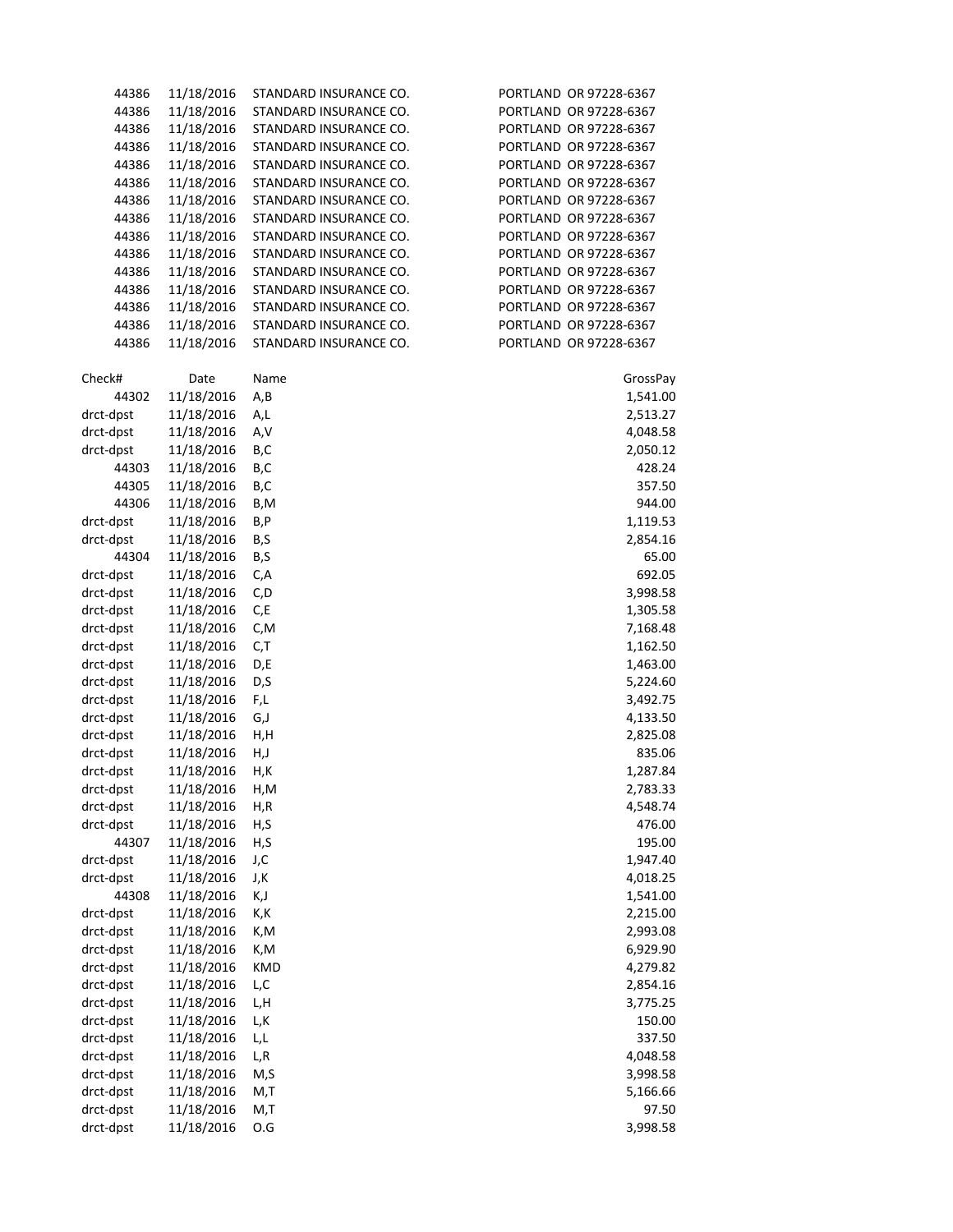| drct-dpst | 11/18/2016 | O.V | 4,677.60 |
|-----------|------------|-----|----------|
| drct-dpst | 11/18/2016 | P,A | 3,701.16 |
| drct-dpst | 11/18/2016 | P,L | 4,229.83 |
| drct-dpst | 11/18/2016 | P,R | 1,083.32 |
| drct-dpst | 11/18/2016 | P,T | 520.00   |
| drct-dpst | 11/18/2016 | R,B | 3,975.33 |
| drct-dpst | 11/18/2016 | R,C | 1,592.76 |
| drct-dpst | 11/18/2016 | R,S | 3,104.08 |
| 44309     | 11/18/2016 | S,C | 587.52   |
| drct-dpst | 11/18/2016 | S,L | 3,959.00 |
| drct-dpst | 11/18/2016 | S,S | 2,753.71 |
| drct-dpst | 11/18/2016 | S,T | 2,783.33 |
| drct-dpst | 11/18/2016 | T,L | 1,530.18 |
| 44310     | 11/18/2016 | T,M | 772.50   |
| drct-dpst | 11/18/2016 | T,S | 390.00   |
| 44311     | 11/18/2016 | W,K | 944.00   |
| drct-dpst | 11/18/2016 | W,L | 65.00    |
| drct-dpst | 11/18/2016 | Y,J | 835.06   |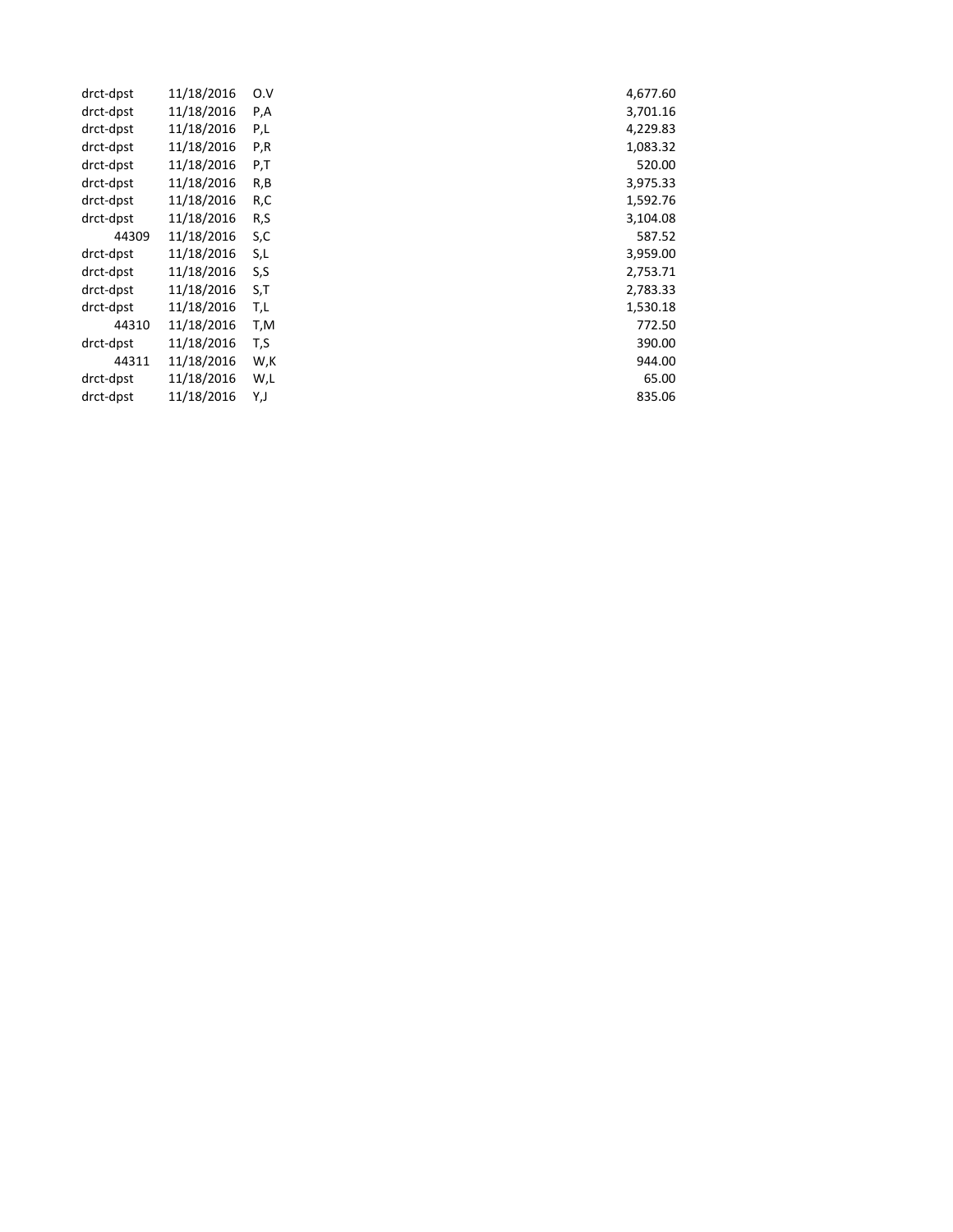| Description                        | Amount    |
|------------------------------------|-----------|
| <b>Laundry Svcs</b>                | 20.00     |
| <b>Laundry Svcs</b>                | 20.00     |
| <b>Laundry Svcs</b>                | 20.00     |
| <b>Laundry Svcs</b>                | 20.00     |
| Lettuce cauliflower                | 14.72     |
| Cereal tomatoes peppers            | 37.24     |
| <b>Sharpies</b>                    | 3.78      |
| Marshmallows                       | 5.07      |
| Food                               | 1,229.98  |
| Food                               | 395.19    |
| <b>Knives</b>                      | 29.94     |
| Spatulas spoons tongs              | 46.38     |
| Food                               | 504.64    |
| Food                               | 947.73    |
| Food                               | 712.20    |
| Souffle cups                       | 22.50     |
| Food                               | 35.00     |
| Food                               | 35.00     |
| Food                               | 39.60     |
| souffle cps foam cont forks spoons | 158.48    |
| plastic film & cutter foil napkins | 97.31     |
| sandwich wrap                      | 284.15    |
| foam try gloves butcher wrap       | 121.93    |
| Rtn-sandwich wrap                  | $-284.15$ |
| souffle cps spoons foam tray       | 140.81    |
| napkins                            | 48.10     |
| Food                               | 1,199.28  |
| Food                               | 875.62    |
| Food                               | 861.34    |
| Food                               | 158.33    |
| Food                               | 174.75    |
| Food                               | 161.27    |
| Food                               | 51.00     |
| Food                               | 100.75    |
| CR-undelivered items inv 1031137   | $-50.94$  |
| Food                               | 162.26    |
| Food                               | 208.25    |
| Food                               | 296.45    |
| Food                               | 267.75    |
| Food                               | 204.11    |
| Food                               | 254.00    |
| Food                               | 178.19    |
| Food                               | 267.75    |
| Food                               | 261.04    |
| HL Checks-#500                     | 156.62    |
| 2016 Health Permit-Food Svc        | 245.00    |
| Fingerprint-Patricia Bender        | 32.00     |
| Fingerprints-Sheena Hoskovec       | 32.00     |
| ** VOID **                         | 0.00      |
| Fingerprints-Tina Butts (ProA)     | 32.00     |
| Fingerprint-Roanne Long (ProA)     | 32.00     |
| Clamps nuts washers                | 14.06     |
| Siding-mod. 4 elast.cemnt roller   | 62.89     |
| Outlet adhesive washer screws      | 13.94     |
| sprinklr parts plygrnd bench repr  | 30.39     |
| Ready mix-plygrnd bench            | 25.20     |
| Speech Therapy-Oct                 | 5,230.00  |
| Flu Shot Reimbursement             | 25.00     |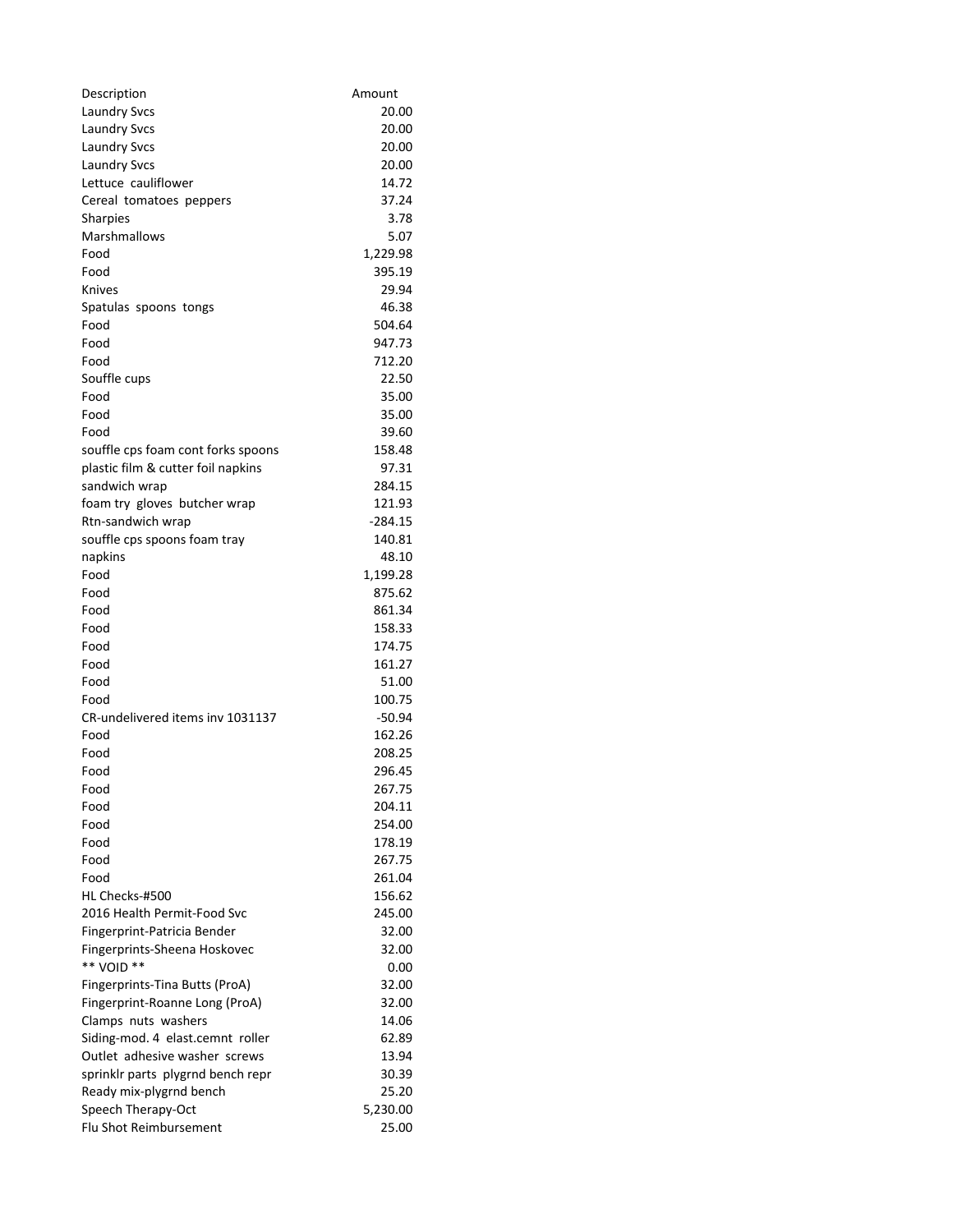| <b>Flu Shot Reimbursement</b>         | 25.00    |
|---------------------------------------|----------|
| <b>Flu Shot Reimbursement</b>         | 25.00    |
| <b>Internet Connectivity</b>          | 83.48    |
| Postage-HS                            | 50.00    |
| Postage-GS                            | 50.00    |
| Postage-Distr                         | 50.00    |
| <b>Phone Svc</b>                      | 40.95    |
| <b>Phone Service</b>                  | 91.78    |
| <b>Phone Service</b>                  | 442.92   |
| Coll/Career-Breakfast items           | 41.92    |
| Water/Sewer-GS                        | 107.46   |
| Water/Sewer-HS                        | 147.70   |
| Water/Sewer-Ag                        | 118.98   |
| Water/Sewer-Gym                       | 88.10    |
| <b>Flu Shot Reimbursement</b>         | 25.00    |
| <b>Occupational Therapy Svcs</b>      | 247.50   |
| CreativeMath Conf-Leija               | 219.00   |
| Flu Shot Reimb                        | 25.00    |
| Copier Lease-HS                       | 155.00   |
| Copier Lease-GS                       | 155.00   |
| <b>Flu Shot Reimbursement</b>         | 25.00    |
| mlg CSI-College/Career Counselor      | 30.40    |
| Flu Shot Reimbursement                | 50.00    |
| <b>Fuel-Van to GBB RimRock</b>        | 50.00    |
| <b>Annual Dues-IEEW Website</b>       | 54.00    |
| Activity Card-Tyler Mills princ/AD    | 35.00    |
|                                       |          |
| Activity Card-Katie Knight coach      | 35.00    |
| Activity Card-Mark Kress supt/cch     | 35.00    |
| Activity Card-Leslie Priebe Clerk     | 35.00    |
| Activity Card-Joe Keeney coach        | 35.00    |
| Activity Card-Brett Arriaga coach     | 35.00    |
| Activity Card-Karl Emerson Board      | 35.00    |
| <b>Activity Card-Mark Daily Board</b> | 35.00    |
| Activity Card-Chuck Steele Board      | 35.00    |
| Activity Card-Angie Lauritzen Brd     | 35.00    |
| Activity Card-Monte Osborne Brd       | 35.00    |
| Activity Card-Vicki Owsley coach      | 35.00    |
| Activity Card-Jake Emerson coach      | 35.00    |
| Activity Card-Dave Landrum coach      | 35.00    |
| Activity Card-Matt Cottam coach       | 35.00    |
| Activity Card-Sharlene Taylor cch     | 35.00    |
| S. Taylor-paid by IHSAA/Brd membr     | $-35.00$ |
| Power-Pumps                           | 140.44   |
| Power-Lites                           | 83.03    |
| Power-Gym                             | 262.50   |
| Power-HS                              | 1,395.02 |
| Power-Ag                              | 260.81   |
| Power-GS                              | 1,476.48 |
| TouchMath Cmptr Progr                 | 1,203.13 |
| <b>Copier Charges</b>                 | 456.87   |
| Credit Memo-SPE loaner picked up      | $-33.00$ |
| <b>Copier Chrges</b>                  | 55.16    |
| Staples-copy machine                  | 62.00    |
| Copier Maint-DI                       | 9.44     |
| <b>Copier Maint-GS</b>                | 228.96   |
| Flu Shot Reimbursement                | 25.00    |
| 25-HS Covers                          | 231.67   |
| Mlg-Distr IV Supt mtg TF              | 30.40    |
| Mlg-Supt Mtg SunValley                | 64.60    |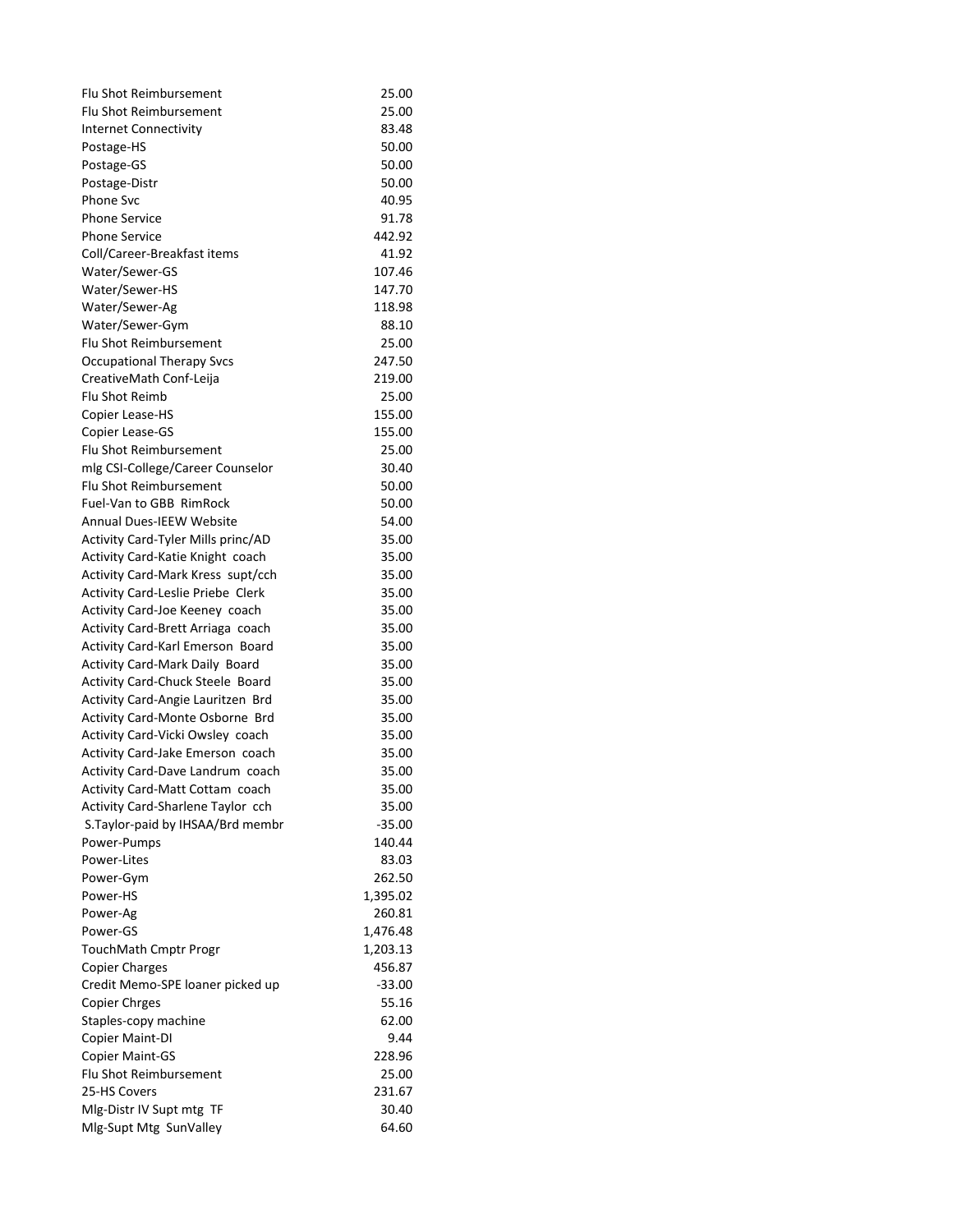| <b>Flu Shot Reimbursement</b>      | 25.00       |
|------------------------------------|-------------|
| Mlg-VB Distr Murtaugh              | 42.18       |
| DeWalt 18v Drill-Tina              | 170.14      |
| DeWalt 20v Drill-HS FB (Mark)      | 238.55      |
| <b>Flu Shot Reimbursement</b>      | 25.00       |
| <b>Flu Shot Reimbursement</b>      | 100.00      |
| Monitor Alarm Sys                  | 78.00       |
| Color Inkcartridge                 | 31.99       |
| <b>Black Inkcartridge</b>          | 40.99       |
| <b>Flu Shot Reimbursement</b>      | 25.00       |
| Flu Shot Reimb                     | 25.00       |
| Flu Shot Reimbursement             | 50.00       |
| <b>Behavior Services</b>           | 3,381.25    |
| <b>Behavior Services</b>           | 1,950.75    |
| <b>Behavior Services</b>           | 3,291.75    |
| <b>Behavior Services</b>           | 3,114.75    |
| <b>Behavior Services</b>           | 2,554.25    |
| <b>Behavior Services</b>           | 1,716.75    |
| Dupl Chrgs-Inv 37194 & 37358       | $-1,072.50$ |
| Behavior Svcs-9/13/16-10/6/16      | 3,993.00    |
| Behavior Svcs-9/19/16-9/22/16      | 1,072.50    |
| Dupl Chgs-Inv 37836 & 38243        | $-1,072.50$ |
| Rm-IBEA Conf L.Priebe 2 nites      | 182.00      |
| Rosetta Stone Spanish              | 165.00      |
| 2 boxes envelopes (1 000)          | 116.31      |
| HL Sales Tax-Sep16 CORR            | 54.25       |
| HL Sales Tax-Sep16 (pd Oct16)      | $-10.00$    |
| <b>HL Sales Tax-Oct16</b>          | 58.63       |
| HS Sales Tax-Oct16                 | 721.27      |
| SpEd Sales Tax-Oct16               | 40.01       |
| <b>Internet Connectivity</b>       | 1,195.00    |
| Legal-15/16 Annual Financial       | 87.57       |
| <b>Water for Modulars</b>          | 22.00       |
| <b>Water for Modulars</b>          | 38.50       |
| amzn:Grifiti Bike Bar Clamp        | 27.96       |
| amzn:Canon Pwrshop 160             | 339.00      |
| amzn: Vilros Raspberry Pi3         | 49.99       |
| amzn:Samsung EVO 65gb Memory Card  | 39.98       |
| amzn:Silicone Lube Spray           | 29.88       |
| amzn:5-Kingstn 16gb Flashdrives    | 27.50       |
| 3 Rms-Ntl FFA                      | 1,614.72    |
| amzn:Book/Economics One Lesson     | 9.52        |
| amzn:CDs/Econ One Lesson           | 16.24       |
| amzn:Powercord for Canon camera    | 15.90       |
| amzn:4 Sabrent USB Card Reader     | 27.96       |
| <b>HS Library Books</b>            | 20.34       |
| Rm-K.Jayo SuprConf Bse             | 89.00       |
| amzn:1-Cncrete Vibratr Mtr-HS athl | 113.49      |
| amzn:1-Viewsnic Projector-Sci/Haus | 369.99      |
| amzn:2-USB Cables-FB/Kress         | 15.98       |
| amzn:Txtbk M.Howard                | 15.99       |
| LP gas-HS 250.0g 10//18/16         | 277.50      |
| Cell Phone-D. Knapp                | 52.94       |
| Cell Phone-M.Cottam                | 52.94       |
| <b>EQ-Cell Phone Matt Cottam</b>   | 149.99      |
| Cell Phone-AJ Perkins              | 52.94       |
| Cell Phone-C. Jackson              | 26.48       |
| Cell Phone-M.Kress                 | 52.94       |
| EQ-Cell Ph M.Kress HS-FB           | 199.99      |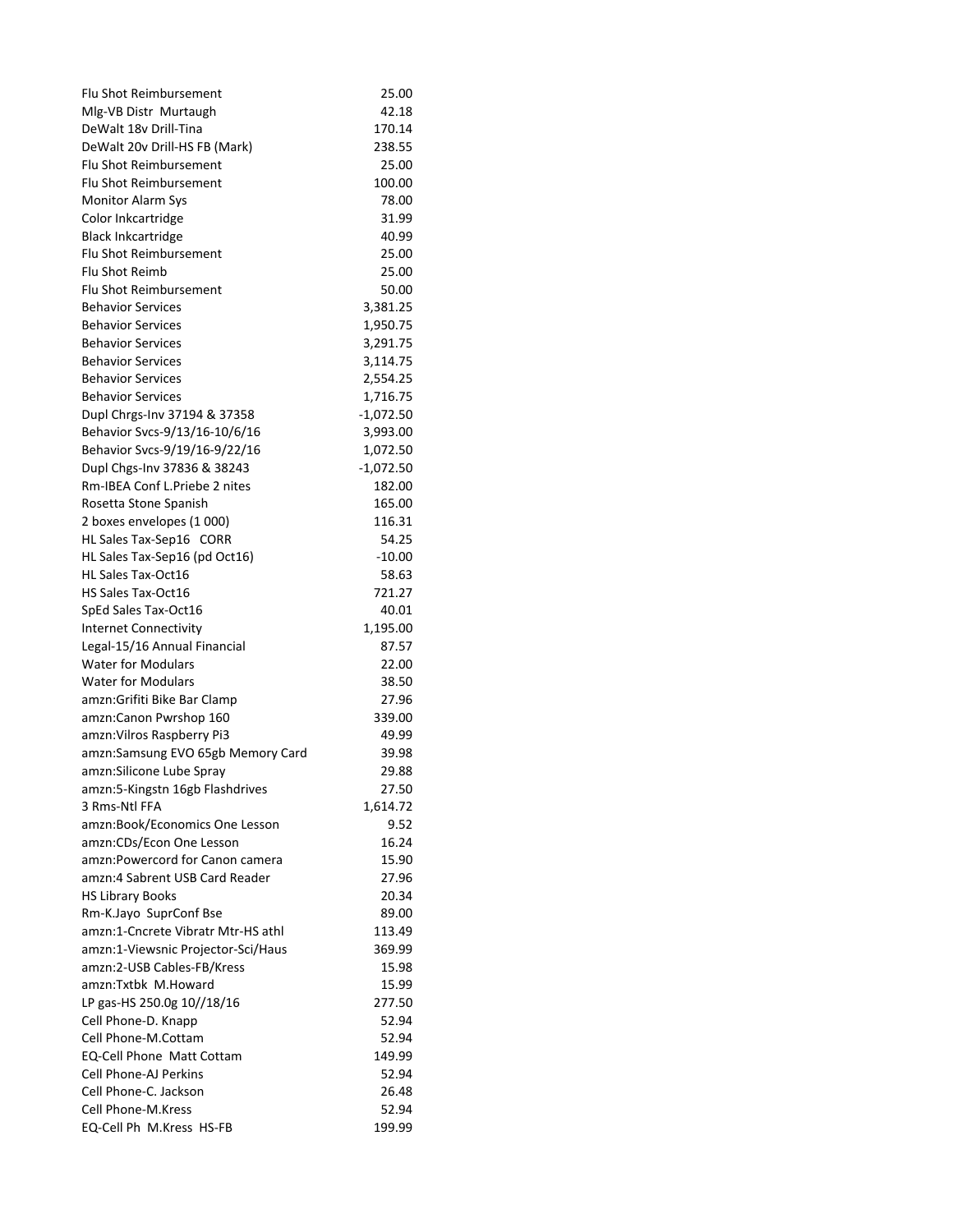| <b>EQ-Cell Phone M.Cottam PERS</b> | 99.99    |
|------------------------------------|----------|
| <b>EQ-Cell Phone M.Cottam PERS</b> | 99.99    |
| EQ-Cell Phone M.Cottam PERS        | 149.99   |
| EQ-Cell Phone M. Cottam PERS       | 599.98   |
| Cell Phone-Steve Smith             | 52.94    |
| Cell Phone-Tyler Mills             | 52.94    |
| Rentals-trash containers-Oct       | 256.06   |
| Fuel-mower                         | 25.00    |
| Am Fidelity - HSA Svg - 112016     | 19.55    |
| Am Fidelity - HSA Svg - 112016     | 8.16     |
| Am Fidelity - HSA Svg - 112016     | 84.30    |
| Am Fidelity - HSA Svg - 112016     | 16.86    |
| Am Fidelity - HSA Svg - 112016     | 163.16   |
| Am Fidelity - HSA Svg - 112016     | 129.47   |
| <b>Blue Cross - 112016</b>         | 2,735.41 |
| Blue Cross - HSA - 112016          | 44.63    |
| Blue Cross - HSA - 112016          | 1,702.86 |
| <b>Blue Cross - 112016</b>         | 938.46   |
| <b>Blue Cross - 112016</b>         | 19.11    |
| <b>Blue Cross - 112016</b>         | 33.30    |
| <b>Blue Cross - 112016</b>         | 478.41   |
| <b>Blue Cross - 112016</b>         | 290.99   |
| <b>Blue Cross - 112016</b>         | 108.42   |
| <b>Blue Cross - 112016</b>         | 4,654.74 |
| <b>Blue Cross - 112016</b>         | 508.11   |
| <b>Blue Cross - 112016</b>         | 301.64   |
| <b>Blue Cross - 112016</b>         | 626.82   |
| <b>Blue Cross - 112016</b>         | 54.22    |
| <b>Blue Cross - 112016</b>         | 1,091.10 |
| <b>Blue Cross - 112016</b>         | 102.58   |
| <b>Blue Cross - 112016</b>         | 1,116.28 |
| Blue Cross - HSA - 112016          | 92.23    |
| Blue Cross - HSA - 112016          | 892.74   |
| Blue Cross - HSA - 112016          | 127.70   |
| Blue X Adj (J.Hauser)              | 201.85   |
| IRS-Fica - 112016                  | 252.95   |
| IRS-Fica - 112016                  | 39.80    |
| IRS-Fica - 112016                  | 703.33   |
| IRS-Fica - 112016                  | 43.52    |
| IRS-Medicare - 112016              | 13.94    |
| IRS-Medicare - 112016              | 17.72    |
| IRS-Fica - 112016                  | 81.66    |
| IRS-Fica - 112016                  | 51.37    |
| IRS-Fica - 112016                  | 703.47   |
| IRS-Fica - 112016                  | 274.13   |
| IRS-Fica - 112016                  | 36.41    |
| IRS-Fica - 112016                  | 17.68    |
| IRS-Fica - 112016                  | 173.95   |
| IRS-Fica - 112016                  | 5.75     |
| IRS-Fica - 112016                  | 106.14   |
| IRS-Fica - 112016                  | 397.43   |
| IRS-Fica - 112016                  | 692.30   |
| IRS-Fica - 112016                  | 247.74   |
| IRS-Fica - 112016                  | 375.40   |
| IRS-Fica - 112016                  | 35.08    |
| IRS-Fica - 112016                  | 2,268.49 |
| IRS-Fica - 112016                  | 3,243.94 |
| IRS-Fica - 112016                  | 314.99   |
| IRS-Fica - 112016                  | 55.95    |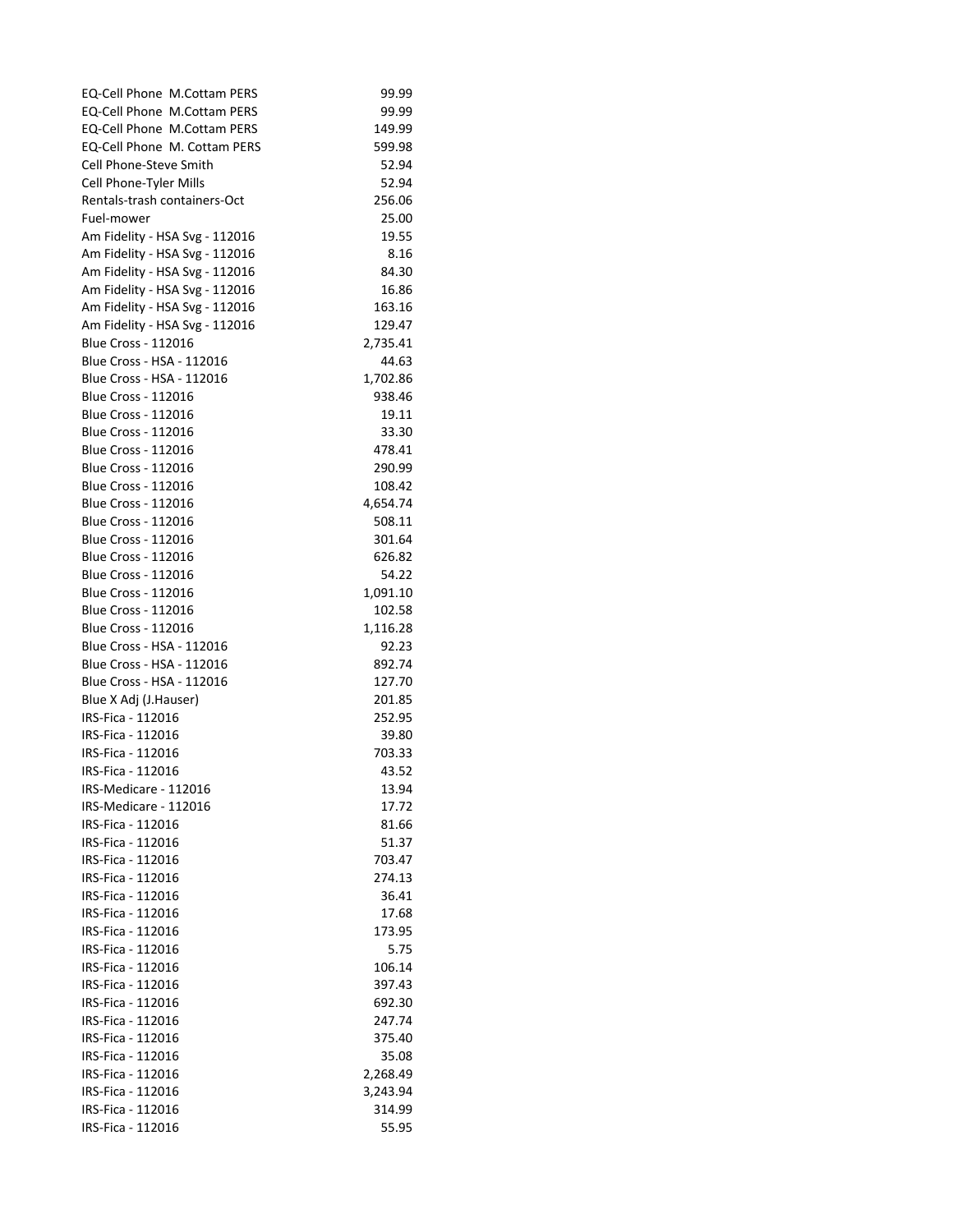| IRS-Fica - 112016         | 245.08   |
|---------------------------|----------|
| IRS-Fica - 112016         | 20.72    |
| PERSI-Retirement - 112016 | 8.90     |
| PERSI-Retirement - 112016 | 78.52    |
| PERSI-Sick Leave - 112016 | 8.05     |
| PERSI-Retirement - 112016 | 420.01   |
| PERSI-Sick Leave - 112016 | 5.41     |
| PERSI-Retirement - 112016 | 162.25   |
| PERSI-Retirement - 112016 | 1,197.34 |
| PERSI-Sick Leave - 112016 | 122.69   |
| PERSI-Retirement - 112016 | 327.14   |
| PERSI-Retirement - 112016 | 479.58   |
| PERSI-Retirement - 112016 | 60.12    |
| PERSI-Retirement - 112016 | 313.93   |
| PERSI-Sick Leave - 112016 | 32.17    |
| PERSI-Retirement - 112016 | 3,524.45 |
| PERSI-Retirement - 112016 | 141.50   |
| PERSI-Retirement - 112016 | 4,861.89 |
| PERSI-Retirement - 112016 | 30.60    |
| PERSI-Sick Leave - 112016 | 3.14     |
| PERSI-Sick Leave - 112016 | 26.74    |
| PERSI-Retirement - 112016 | 709.13   |
| PERSI-Sick Leave - 112016 | 361.17   |
| PERSI-Sick Leave - 112016 | 465.44   |
| PERSI-Sick Leave - 112016 | 33.53    |
| PERSI-Sick Leave - 112016 | 72.66    |
| PERSI-Sick Leave - 112016 | 6.16     |
| PERSI-Retirement - 112016 | 65.00    |
| PERSI-Retirement - 112016 | 27.09    |
| PERSI-Retirement - 112016 | 27.09    |
| PERSI-Sick Leave - 112016 | 6.66     |
| PERSI-Sick Leave - 112016 | 2.78     |
| PERSI-Sick Leave - 112016 | 49.15    |
| PERSI-Sick Leave - 112016 | 8.49     |
| PERSI-Sick Leave - 112016 | 0.91     |
| PERSI-Sick Leave - 112016 | 16.63    |
| PERSI-Sick Leave - 112016 | 70.50    |
| PERSI-Sick Leave - 112016 | 14.50    |
| PERSI-Sick Leave - 112016 | 43.04    |
| PERSI-Sick Leave - 112016 | 2.78     |
| PERSI-Sick Leave - 112016 | 37.69    |
| PERSI-Sick Leave - 112016 | 24.32    |
| PERSI-Retirement - 112016 | 82.80    |
| PERSI-Retirement - 112016 | 687.91   |
| PERSI-Retirement - 112016 | 1,071.57 |
| PERSI-Retirement - 112016 | 237.47   |
| PERSI-Sick Leave - 112016 | 3.17     |
| PERSI-Retirement - 112016 | 260.86   |
| PERSI-Retirement - 112016 | 367.75   |
| PERSI-Retirement - 112016 | 30.98    |
| PERSI-Retirement - 112016 | 52.88    |
| PERSI-Sick Leave - 112016 | 109.79   |
| Standard-Life - 112016    | 0.24     |
| Standard-Life - 112016    | 45.60    |
| Standard-Life - 112016    | 15.92    |
| Standard-Life - 112016    | 33.29    |
| Standard-Life - 112016    | 0.75     |
| Standard-Life - 112016    | 8.18     |
| Standard-Life - 112016    | 13.74    |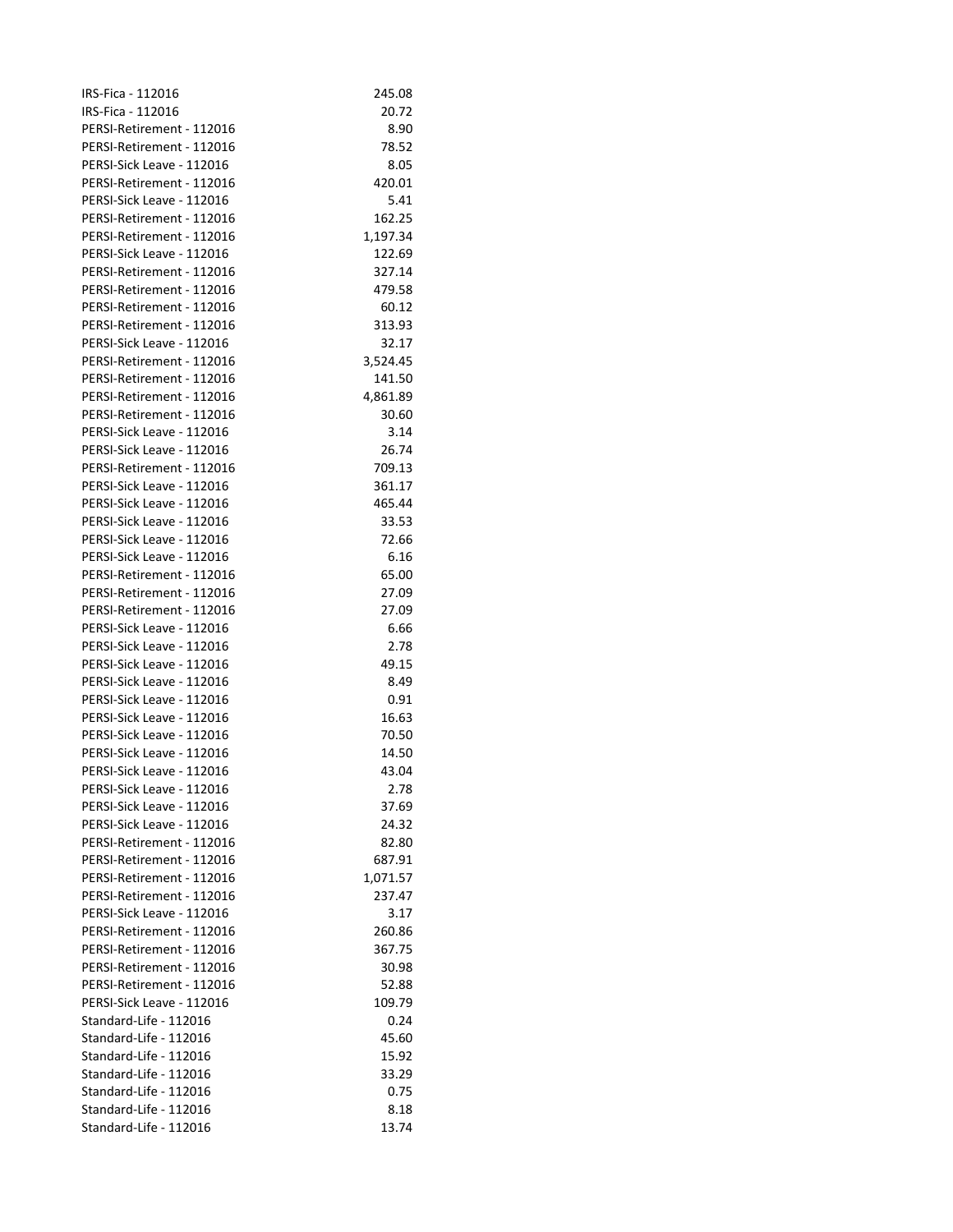| Standard-Life - 112016 |       | 1.34  |  |
|------------------------|-------|-------|--|
| Standard-Life - 112016 | 3.73  |       |  |
| Standard-Life - 112016 | 2.21  |       |  |
| Standard-Life - 112016 | 4.59  |       |  |
| Standard-Life - 112016 | 0.40  |       |  |
| Standard-Life - 112016 |       | 0.80  |  |
| Standard-Life - 112016 |       | 9.71  |  |
| Standard-Life - 112016 | 0.16  |       |  |
| Standard-Life - 112016 | 6.88  |       |  |
| Standard-Life - 112016 | 0.80  |       |  |
| Standard-Life - 112016 | 3.51  |       |  |
| Standard-Life - 112016 | 1.11  |       |  |
| Standard-Life - 112016 |       | 4.81  |  |
| Standard-Life - 112016 |       | 0.39  |  |
| Standard-Life - 112016 | 2.00  |       |  |
|                        |       |       |  |
| City                   | State | Zip   |  |
| HAGERMAN               | ID    | 83332 |  |
| HAGERMAN               | ID    | 83332 |  |
| <b>HAGERMAN</b>        | ID    | 83338 |  |
| HAGERMAN               | ID    | 83332 |  |
| HAGERMAN               | ID    | 83332 |  |
|                        |       |       |  |
| HAGERMAN               | ID    | 83332 |  |
| HAGERMAN               | ID    | 83332 |  |
| HAGERMAN               | ID    | 83332 |  |
| <b>HAGERMAN</b>        | ID    | 83332 |  |
| HAGERMAN               | ID    | 83355 |  |
| HAGERMAN               | ID    | 83332 |  |
| HAGERMAN               | ID    | 83332 |  |
| HAGERMAN               | ID    | 83332 |  |
| HAGERMAN               | ID    | 83332 |  |
| HAGERMAN               | ID    | 83332 |  |
| HAGERMAN               | ID    | 83332 |  |
| HAGERMAN               | ID    | 83301 |  |
| HAGERMAN               | ID    | 83332 |  |
| HAGERMAN               | ID    | 83332 |  |
| HAGERMAN               | ID    | 83332 |  |
| HAGERMAN               | ID    | 83355 |  |
| HAGERMAN               | ID    | 83332 |  |
| HAGERMAN               | ID    | 83332 |  |
| HAGERMAN               | ID    | 83332 |  |
| HAGERMAN               | ID    | 83332 |  |
|                        |       |       |  |
| HAGERMAN               | ID    | 83332 |  |
| HAGERMAN               | ID    | 83332 |  |
| HAGERMAN               | ID    | 83332 |  |
| HAGERMAN               | ID    | 83314 |  |
| HAGERMAN               | ID    | 83332 |  |
| HAGERMAN               | ID    | 83332 |  |
| HAGERMAN               | ID    | 83332 |  |
| HAGERMAN               | ID    | 83332 |  |
| HAGERMAN               | ID    | 83332 |  |
| HAGERMAN               | ID    | 83314 |  |
| HAGERMAN               | ID    | 83332 |  |
| HAGERMAN               | ID    | 83332 |  |
| HAGERMAN               | ID    | 83327 |  |
| HAGERMAN               | ID    | 83332 |  |
| HAGERMAN               | ID    | 83332 |  |
| HAGERMAN               | ID    | 83332 |  |
| HAGERMAN               | ID    | 83332 |  |
|                        |       |       |  |